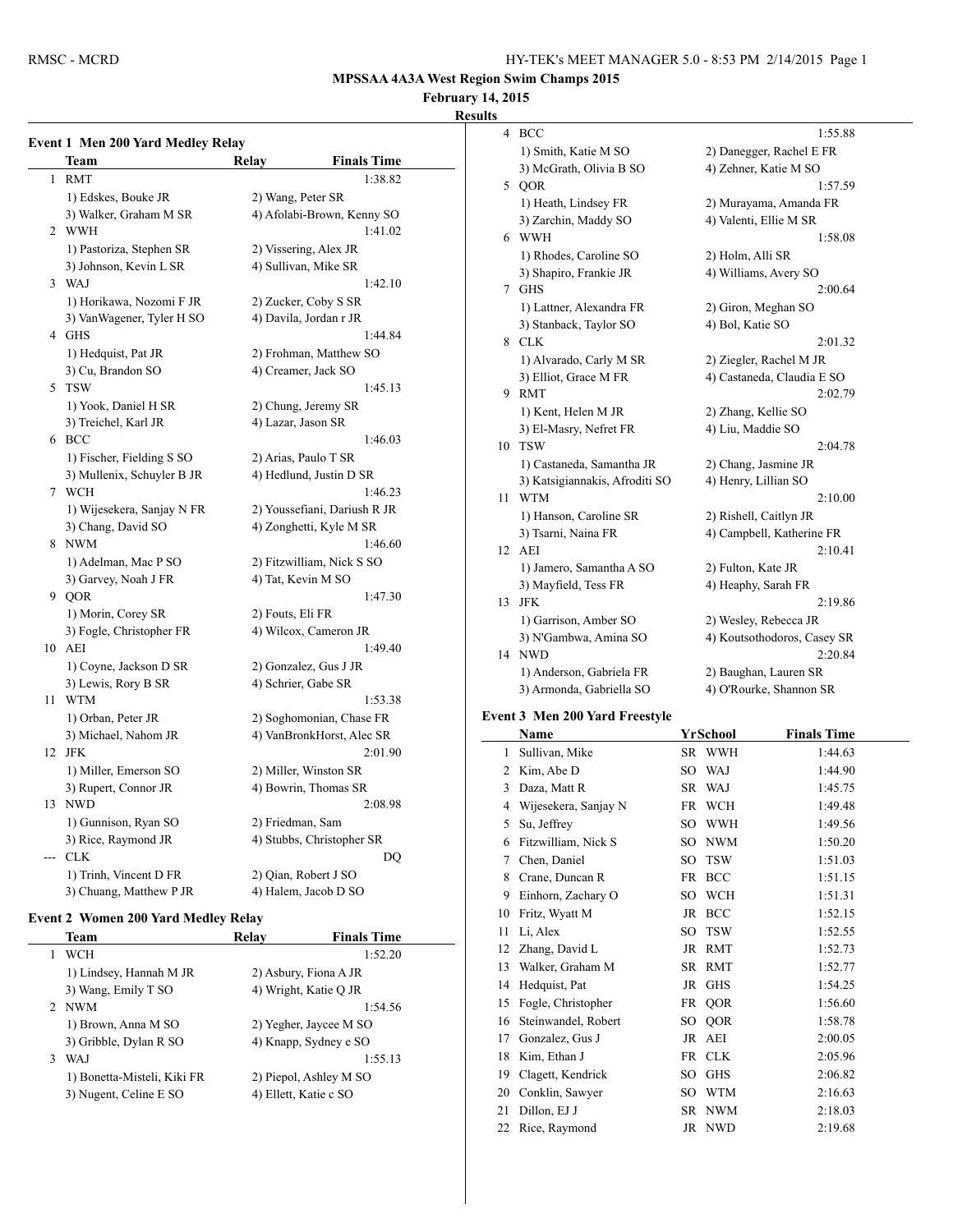|    | RMSC - MCRD                              |                    |                               |                                   | HY-TEK's MEET MANAGER 5.0 - 8:53 PM 2/14/2015 Page 2 |                               |                    |
|----|------------------------------------------|--------------------|-------------------------------|-----------------------------------|------------------------------------------------------|-------------------------------|--------------------|
|    |                                          |                    |                               | <b>February 14, 2015</b>          | <b>MPSSAA 4A3A West Region Swim Champs 2015</b>      |                               |                    |
|    |                                          |                    |                               | <b>Results</b>                    | 17 DeLeon, Benito R                                  | SR NWM                        | 2:14.67            |
|    | (Event 3 Men 200 Yard Freestyle)         | <b>YrSchool</b>    |                               | 18                                | Coyne, Jackson D                                     | SR AEI                        | 2:15.02            |
|    | Name<br>23 Fulton, Tom                   | SO AEI             | <b>Finals Time</b><br>2:22.33 | 19                                | Loane, Alex                                          | QOR<br>SO                     | 2:15.75            |
|    |                                          | SO JFK             |                               | 20                                | McFadden, Jason                                      | QOR<br>FR                     | 2:15.82            |
|    | 24 Menendez, Evan                        | FR CLK             | 2:37.18                       | 21                                | Meyer, Eric                                          | JR TSW                        | 2:21.42            |
|    | 25 Le, Sean Q                            | SR JFK             | 2:38.42<br>3:19.60            | 22                                | Landry, Mathieu                                      | FR GHS                        | 2:27.80            |
|    | 26 Nunley, Stephen<br>--- Michael, Nahom | JR WTM             |                               | 23                                | Miller, Emerson                                      | <b>JFK</b><br>SO              | 2:32.56            |
|    |                                          |                    | DQ                            | 24                                | Moy, Connor                                          | JR GHS                        | 2:35.63            |
|    | <b>Event 4 Women 200 Yard Freestyle</b>  |                    |                               | 25                                | Miller, Winston                                      | SR JFK                        | 2:44.81            |
|    | Name                                     | <b>YrSchool</b>    | <b>Finals Time</b>            | $---$                             | Soghomonian, Chase                                   | FR WTM                        | DQ                 |
|    | 1 Gu, Elaina                             | SR WCH             | 1:55.61                       |                                   |                                                      |                               |                    |
|    | 2 Yegher, Jaycee M                       | SO NWM             | 1:56.29                       |                                   | <b>Event 6 Women 200 Yard IM</b>                     |                               |                    |
|    | 3 Nugent, Celine E                       | SO WAJ             | 1:56.99                       |                                   | Name                                                 | <b>YrSchool</b>               | <b>Finals Time</b> |
|    | 4 Zarchin, Maddy                         | QOR<br>SO          | 1:59.31                       |                                   | 1 Zhang, Emily                                       | SR TSW                        | 2:07.97            |
| 5  | Pereles, Grace A                         | SR WCH             | 2:00.09                       |                                   | 2 Lindsey, Hannah M                                  | JR WCH                        | 2:08.91            |
|    | 6 Anderson, Gail F                       | JR AEI             | 2:00.13                       | 3                                 | Gribble, Dylan R                                     | <b>NWM</b><br>SO              | 2:12.61            |
| 7  | Song, Kelsy                              | JR RMT             | 2:01.09                       | 4                                 | Asbury, Fiona A                                      | <b>WCH</b><br>JR              | 2:15.70            |
| 8  | Redisch, Lena                            | FR WWH             | 2:05.60                       | 5                                 | Ellett, Katie c                                      | WAJ<br>SO                     | 2:17.07            |
| 9  | Pincus, Alexis S                         | JR NWM             | 2:07.56                       | 6                                 | N'Gambwa, Amina                                      | <b>JFK</b><br>SO              | 2:17.91            |
| 10 | Merkin, Jocelyn                          | SO TSW             | 2:08.18                       | 7                                 | Rhodes, Caroline                                     | <b>WWH</b><br>SO              | 2:18.56            |
| 11 | Martin, Bella A                          | SR BCC             | 2:08.22                       | 8                                 | Giron, Meghan                                        | <b>GHS</b><br>SO              | 2:18.67            |
|    | 12 Braviak, Caroline V                   | SR WAJ             | 2:08.56                       | 9                                 | Sherman, Ellie A                                     | SR RMT                        | 2:19.82            |
|    | 13 McGuire-Wien, Elly V                  | JR BCC             | 2:08.71                       | 10                                | Holm, Alli                                           | <b>WWH</b><br>SR              | 2:21.39            |
|    | 14 El-Masry, Nefret                      | FR RMT             | 2:09.11                       | 11                                | Wolfson, Margaret J                                  | WAJ<br>SO                     | 2:21.74            |
|    | 15 Sun, Sharon                           | SO TSW             | 2:09.53                       | 12                                | Karson, Caroline H                                   | FR<br><b>BCC</b>              | 2:24.70            |
|    | 16 Stanback, Taylor                      | SO GHS             | 2:12.66                       | 13                                | Bischoff, Samantha H                                 | <b>NWM</b><br>JR              | 2:26.10            |
|    | 17 Fulton, Kate                          | JR AEI             | 2:19.42                       | 14                                | Murayama, Amanda                                     | FR<br>QOR                     | 2:26.53            |
|    | 18 Ziegler, Rachel M                     | JR CLK             | 2:20.13                       | 15                                | Kent, Helen M                                        | JR RMT                        | 2:28.65            |
|    | 19 Allen, Mackenzie                      | <b>WTM</b><br>SO - | 2:23.91                       | 16                                | Tsarni, Naina                                        | <b>WTM</b><br>FR              | 2:30.49            |
| 20 | Wolf, Erika                              | JR WTM             | 2:24.21                       | 17                                | Cohen, Rachel A                                      | <b>BCC</b><br>SO              | 2:33.18            |
| 21 | Robinson, Sophie                         | JR GHS             | 2:24.38                       | 18                                | Lattner, Alexandra                                   | FR GHS                        | 2:33.55            |
| 22 | O'Rourke, Shannon                        | SR NWD             | 2:34.41                       | 19                                | Chulock, Meghan                                      | SR<br>QOR                     | 2:34.41            |
|    | 23 Mooneyhan, Zoe K                      | FR CLK             | 2:38.57                       | 20                                | Trupp, Jenna                                         | SR TSW                        | 2:35.23            |
|    | 24 Koutsothodoros, Casey                 | SR JFK             | 2:47.04                       | 21                                | Jamero, Samantha A                                   | AEI<br>SO                     | 2:41.77            |
|    | 25 McKneely, Katelyn                     | SR JFK             | 2:56.08                       | 22                                | Mayfield, Tess                                       | FR AEI                        | 2:45.51            |
|    | 26 Yanovitch, Lily                       | FR NWD             | 2:58.03                       |                                   | 23 Armonda, Gabriella                                | SO NWD                        | 2:47.08            |
|    | --- Damskey, Katya                       | FR WWH             | <b>DFS</b>                    | 24                                | Rodriguez, Elena                                     | <b>WTM</b><br>SO <sub>1</sub> | 2:50.07            |
|    | --- Heath, Lindsey                       | FR QOR             | <b>DFS</b>                    | 25                                | Garrison, Amber                                      | <b>JFK</b><br>SO              | 3:11.87            |
|    |                                          |                    |                               | $\hspace{0.05cm} \dashrightarrow$ | Anderson, Gabriela                                   | FR NWD                        | DQ                 |
|    | Event 5 Men 200 Yard IM                  |                    |                               |                                   |                                                      |                               |                    |
|    | Name                                     | <b>YrSchool</b>    | <b>Finals Time</b>            |                                   | <b>Event 7 Men 50 Yard Freestyle</b>                 |                               |                    |
|    | 1 Lewis, Rory B                          | SR AEI             | 1:53.91                       |                                   | Name                                                 | <b>YrSchool</b>               | <b>Finals Time</b> |
|    | 2 Edskes, Bouke                          | JR RMT             | 1:57.21                       | 1                                 | Cu, Brandon                                          | SO GHS                        | 21.91              |
|    | 3 Halem, Jacob D                         | SO CLK             | 1:59.45                       | 2                                 | Afolabi-Brown, Kenny                                 | SO RMT                        | 22.00              |
|    | 4 Zucker, Coby S                         | SR WAJ             | 1:59.58                       | 3                                 | Suarez Touzon, Diego                                 | SO BCC                        | 22.39              |
|    | 5 Pastoriza, Stephen                     | SR WWH             | 2:01.07                       | 4                                 | Mackey, Colin D                                      | SR WCH                        | 22.94              |
| 6  | Vissering, Alex                          | JR WWH             | 2:02.68                       | 5                                 | Treichel, Karl                                       | JR TSW                        | 23.08              |
|    | 7 Li, Simon                              | SO RMT             | 2:03.55                       | *6                                | Afolabi-Brown, Greg                                  | SO RMT                        | 23.16              |
|    | 8 Horikawa, Nozomi F                     | JR WAJ             | 2:05.26                       | *6                                | Johnson, Kevin L                                     | SR WWH                        | 23.16              |
|    | 9 Fischer, Fielding S                    | SO BCC             | 2:06.28                       | 8                                 | Wratney, Nathan C                                    | FR BCC                        | 23.43              |
|    | 10 Garvey, Noah J                        | FR NWM             | 2:07.24                       | 9                                 | Taswell, Ethan                                       | SR WWH                        | 23.46              |
|    | 11 Rothstein, Andy B                     | SO WCH             | 2:09.75                       | 10                                | VanWagener, Tyler H                                  | WAJ<br>SO                     | 23.56              |
|    | 12 Qian, Robert J                        | SO CLK             | 2:10.28                       | 11                                | Zonghetti, Kyle M                                    | SR WCH                        | 23.95              |
|    | 13 Liu, Kyle                             | JR TSW             | 2:11.41                       | 12                                | Adelman, Mac P                                       | SO NWM                        | 23.96              |
|    | 14 Youssefiani, Dariush R                | JR WCH             | 2:11.56                       |                                   | 13 Yook, Daniel H                                    | SR TSW                        | 23.99              |

 Brophy, Lowell JR WTM 2:12.92 16 Swinnerton, Sam R FR BCC 2:14.20

|                | 18 Coyne, Jackson D                  |                 | SR AEI          | 2:15.02            |
|----------------|--------------------------------------|-----------------|-----------------|--------------------|
| 19             | Loane, Alex                          |                 | SO QOR          | 2:15.75            |
| 20             | McFadden, Jason                      |                 | FR QOR          | 2:15.82            |
| 21             | Meyer, Eric                          |                 | JR TSW          | 2:21.42            |
| 22             | Landry, Mathieu                      |                 | FR GHS          | 2:27.80            |
| 23             | Miller, Emerson                      |                 | SO JFK          | 2:32.56            |
| 24             | Moy, Connor                          |                 | JR GHS          | 2:35.63            |
|                | 25 Miller, Winston                   |                 | SR JFK          | 2:44.81            |
| $\sim$ $\sim$  | Soghomonian, Chase                   |                 | FR WTM          | DQ                 |
|                |                                      |                 |                 |                    |
|                | Event 6  Women 200 Yard IM           |                 |                 |                    |
|                | Name                                 |                 | YrSchool        | <b>Finals Time</b> |
| 1              | Zhang, Emily                         | SR              | <b>TSW</b>      | 2:07.97            |
| 2              | Lindsey, Hannah M                    | JR              | WCH             | 2:08.91            |
| 3              | Gribble, Dylan R                     |                 | SO NWM          | 2:12.61            |
| 4              | Asbury, Fiona A                      |                 | JR WCH          | 2:15.70            |
| 5              | Ellett, Katie c                      |                 | SO WAJ          | 2:17.07            |
|                | 6 N'Gambwa, Amina                    |                 | SO JFK          | 2:17.91            |
| 7              | Rhodes, Caroline                     |                 | SO WWH          | 2:18.56            |
| 8              | Giron, Meghan                        |                 | SO GHS          | 2:18.67            |
| 9              | Sherman, Ellie A                     |                 | SR RMT          | 2:19.82            |
| 10             | Holm, Alli                           |                 | SR WWH          | 2:21.39            |
| 11             | Wolfson, Margaret J                  |                 | SO WAJ          | 2:21.74            |
| 12             | Karson, Caroline H                   |                 | FR BCC          | 2:24.70            |
| 13             | Bischoff, Samantha H                 |                 | JR NWM          | 2:26.10            |
| 14             | Murayama, Amanda                     |                 | FR QOR          | 2:26.53            |
| 15             | Kent, Helen M                        |                 | JR RMT          | 2:28.65            |
| 16             | Tsarni, Naina                        |                 | FR WTM          | 2:30.49            |
| 17             | Cohen, Rachel A                      |                 | SO BCC          | 2:33.18            |
| 18             | Lattner, Alexandra                   |                 | FR GHS          | 2:33.55            |
|                | 19 Chulock, Meghan                   |                 | SR QOR          | 2:34.41            |
| 20             | Trupp, Jenna                         |                 | SR TSW          | 2:35.23            |
| 21             | Jamero, Samantha A                   |                 | SO AEI          | 2:41.77            |
| 22             | Mayfield, Tess                       |                 | FR AEI          | 2:45.51            |
| 23             | Armonda, Gabriella                   |                 | SO NWD          | 2:47.08            |
| 24             | Rodriguez, Elena                     |                 | SO WTM          | 2:50.07            |
| 25             | Garrison, Amber                      |                 | SO JFK          | 3:11.87            |
|                | --- Anderson, Gabriela               |                 | FR NWD          | DQ                 |
|                |                                      |                 |                 |                    |
|                | <b>Event 7 Men 50 Yard Freestyle</b> |                 |                 |                    |
|                | Name                                 |                 | <b>YrSchool</b> | <b>Finals Time</b> |
| 1              | Cu, Brandon                          |                 | SO GHS          | 21.91              |
| $\overline{c}$ | Afolabi-Brown, Kenny                 | SO              | <b>RMT</b>      | 22.00              |
| 3              | Suarez Touzon, Diego                 | SO              | <b>BCC</b>      | 22.39              |
| $\overline{4}$ | Mackey, Colin D                      | SR              | WCH             | 22.94              |
| 5              | Treichel, Karl                       | JR              | TSW             | 23.08              |
| *6             | Afolabi-Brown, Greg                  | SO <sub>1</sub> | <b>RMT</b>      | 23.16              |
| *6             | Johnson, Kevin L                     | SR              | <b>WWH</b>      | 23.16              |
| 8              | Wratney, Nathan C                    | FR              | <b>BCC</b>      | 23.43              |
| 9              | Taswell, Ethan                       | <b>SR</b>       | <b>WWH</b>      | 23.46              |
| 10             | VanWagener, Tyler H                  | SO <sub>1</sub> | WAJ             | 23.56              |
| 11             | Zonghetti, Kyle M                    | SR              | WCH             | 23.95              |
| 12             | Adelman, Mac P                       | SO              | <b>NWM</b>      | 23.96              |
| 13             | Yook, Daniel H                       | SR              | <b>TSW</b>      | 23.99              |
| 14             | Tat, Kevin M                         | SO              | <b>NWM</b>      | 24.06              |
| 15             | Campbell, Ross                       | SR              | WTM             | 24.17              |
|                |                                      |                 |                 |                    |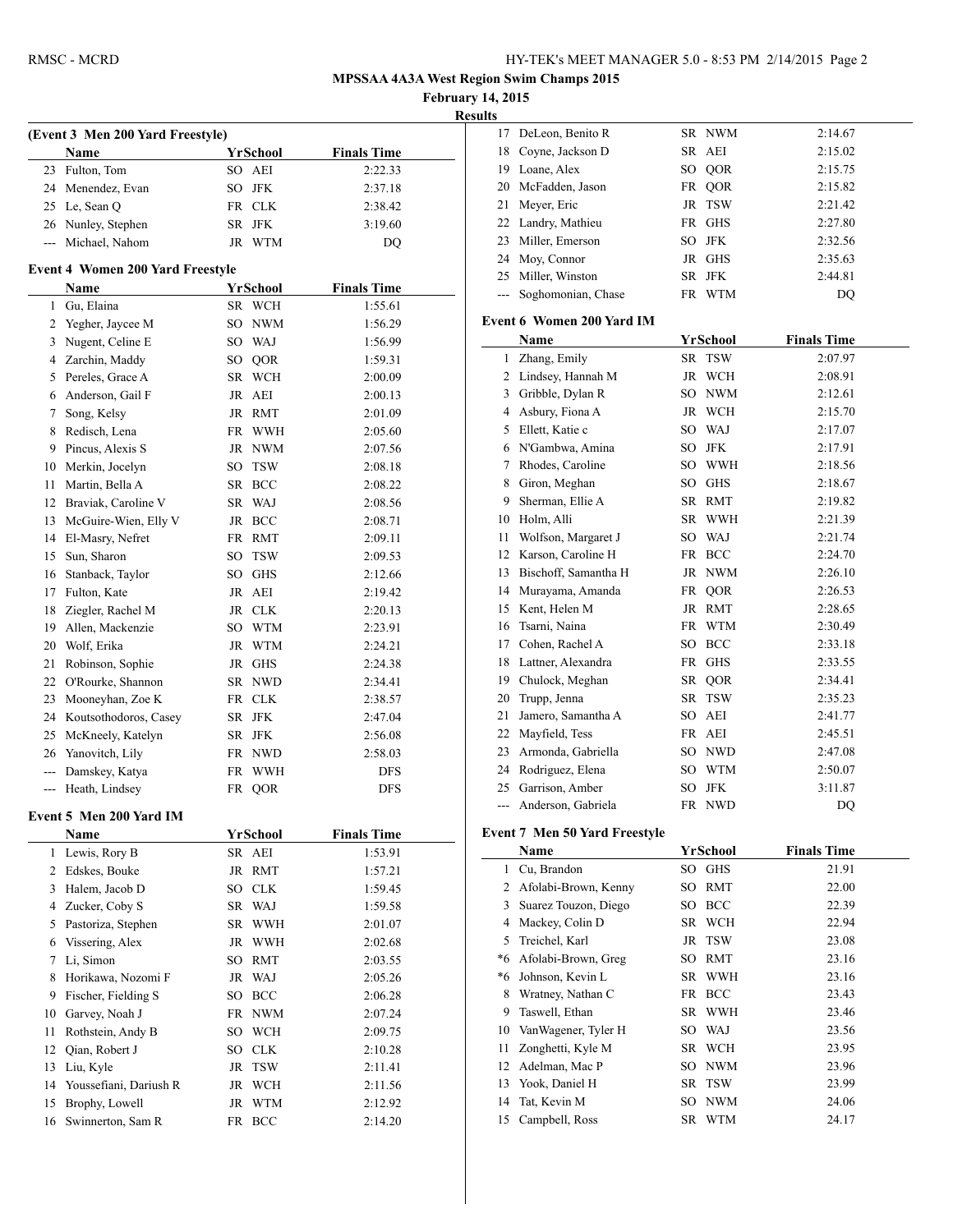**February 14, 2015**

|    | (Event 7 Men 50 Yard Freestyle)         |                  |                     |  |
|----|-----------------------------------------|------------------|---------------------|--|
|    | <b>Name</b>                             | YrSchool         | <b>Finals Time</b>  |  |
|    | 16 Davila, Jordan r                     | JR WAJ           | 24.18               |  |
|    | 17 Wilcox, Cameron                      | JR QOR           | 24.26               |  |
|    | 18 VanBronkHorst, Alec                  | SR WTM           | 24.63               |  |
|    | 19 Trinh, Vincent D                     | FR CLK           | 24.77               |  |
|    | 20 Mann, Garrett                        | SR QOR           | 25.70               |  |
|    | 21 Creamer, Jack                        | SO GHS           | 25.72               |  |
|    | 22 Schrier, Gabe                        | SR AEI           | 26.05               |  |
|    | 23 Lum, Michael A                       | SO CLK           | 26.17               |  |
|    | 24 Rupert, Connor                       | JR JFK           | 26.56               |  |
|    | 25 Rickman, Nate                        | JR AEI           | 28.49               |  |
|    | 26 Machado, Carlos                      | <b>NWD</b>       | 28.83               |  |
|    | 27 Nunley, Stephen                      | SR JFK           | 31.21               |  |
|    | 28 Sawyer, Holden                       | SO NWD           | 33.85               |  |
|    | <b>Event 8 Women 50 Yard Freestyle</b>  |                  |                     |  |
|    | Name                                    | YrSchool         | <b>Finals Time</b>  |  |
|    | 1 Knapp, Sydney e                       | SO NWM           | 25.16               |  |
|    | 2 Richter, Audrey L                     | JR RMT           | 25.31               |  |
|    | 3 Bandak, Hanan E                       | SO WCH           | 25.39               |  |
|    | 4 Bonetta-Misteli, Kiki                 | FR WAJ           | 25.43               |  |
|    | 5 Williams, Avery                       | SO WWH           | 25.45               |  |
|    | 6 Smith, Katie M                        | SO BCC           | 25.49               |  |
|    | 7 Zhang, Lynn                           | JR TSW           | 25.52               |  |
| 8  | Wright, Katie Q                         | JR WCH           | 25.78               |  |
| 9  | Elliot, Grace M                         | FR CLK           | 25.97               |  |
|    | 10 Sun, Grace                           | SO RMT           | 26.00               |  |
| 11 | Cardoni, Alexa M                        | SR WAJ           | 26.11               |  |
|    | 12 Henry, Lillian                       | <b>TSW</b><br>SO | 26.18               |  |
| 13 | McGrath, Olivia B                       | SO BCC           | 26.40               |  |
| 14 | Bol, Katie                              | SO<br><b>GHS</b> | 26.53               |  |
| 15 | Crocker, Katie                          | FR GHS           | 26.76               |  |
|    | 16 Steele, Bryna                        | JR WWH           | 26.89               |  |
|    | 17 Hanson, Caroline                     | SR WTM           | 26.93               |  |
| 18 | Brown, Anna M                           | SO NWM           | 27.06               |  |
| 19 | Hauri, Michaela                         | SR QOR           | 28.14               |  |
|    | 20 Heaphy, Sarah                        | FR AEI           | 28.40               |  |
| 21 | Spivey, Lillie                          | SR QOR           | 28.64               |  |
| 22 | Tkach, Milla                            | JR AEI           | 28.73               |  |
| 23 | O'Rourke, Shannon                       | SR NWD           | 29.00               |  |
|    | 24 Campbell, Katherine                  | FR WTM           | 29.21               |  |
|    | 25 Castaneda, Claudia E                 | SO CLK           | 29.65               |  |
|    | 26 Averill, Maggie                      | NWD              | 31.76               |  |
| 27 | Wesley, Rebecca                         | JR JFK           | 32.36               |  |
| 28 | Chung, Michelle                         | FR JFK           | 37.79               |  |
|    |                                         |                  |                     |  |
|    | <b>Event 9 Men 1 mtr Diving</b><br>Name | YrSchool         | <b>Finals Score</b> |  |
| 1  | Crow, Jack F                            | SR BCC           | 518.25              |  |
|    | 2 Canova, Joseph                        | SO QOR           | 495.00              |  |
|    | 3 Collishaw, Patrick J                  | SO WAJ           | 450.20              |  |
|    | 4 Gould, Mory E                         | <b>WCH</b><br>SO | 448.15              |  |
|    |                                         |                  |                     |  |
|    | 5 Bloomer, Charles                      | JR WAJ           | 384.55              |  |
|    | 6 Kressman, Sam P                       | SO WCH           | 313.30              |  |
| 7  | McBain, Ian                             | FR RMT           | 251.10              |  |
| 8  | Barsky, Michael                         | SO WWH           | 231.00              |  |

| 9              | Strasser, Sam                            | <b>SR</b> | <b>TSW</b> | 204.30              |
|----------------|------------------------------------------|-----------|------------|---------------------|
| 10             | Thomas, Joshua                           | SO        | <b>GHS</b> | 204.15              |
| 11             | Lesley, Jared                            |           | FR WWH     | 199.60              |
|                | <b>Event 10 Women 1 mtr Diving</b>       |           |            |                     |
|                | Name                                     |           | YrSchool   | <b>Finals Score</b> |
|                |                                          |           |            |                     |
| 1              | Faerber, Elaina                          |           | JR WCH     | 457.80              |
|                | 2 Becker, Kali B                         |           | SR WCH     | 422.60              |
|                | 3 Westwood, Regan                        | SO        | TSW        | 421.20              |
| 4              | Tomlinson, Haley A                       |           | SO WAJ     | 382.40              |
| 5              | Pfaff, Maddy R                           |           | FR BCC     | 376.80              |
|                | 6 LaPlante, Caroline                     |           | SO WWH     | 364.45              |
| 7              | Umbel, Kamryn                            |           | SO RMT     | 357.85              |
| 8              | O'Kelly, Sheridan p                      |           | SO WAJ     | 275.25              |
| 9              | Barnett, Victoria C                      | SO        | BCC        | 267.95              |
| 10             | Skilling, Jamie                          |           | FR WWH     | 223.15              |
|                | <b>Event 11 Men 100 Yard Butterfly</b>   |           |            |                     |
|                | Name                                     |           | YrSchool   | <b>Finals Time</b>  |
| 1              | Lewis, Rory B                            |           | SR AEI     | 50.40               |
| 2              | Treichel, Karl                           | JR        | <b>TSW</b> | 52.78               |
|                | 3 Edskes, Bouke                          |           | JR RMT     | 52.85               |
|                | 4 Walker, Graham M                       |           | SR RMT     | 53.63               |
| 5              | Johnson, Kevin L                         |           | SR WWH     | 53.83               |
|                | 6 Fouts, Eli                             |           | FR QOR     | 54.06               |
| 7              | Mullenix, Schuyler B                     |           | JR BCC     | 54.83               |
| 8              | Burgett, Noah A                          |           | SR WAJ     | 55.11               |
| 9              | Chuang, Matthew P                        |           | JR CLK     | 55.54               |
|                | 10 Chang, David                          |           | SO WCH     | 55.95               |
| 11             | Okado da Silva, Vini                     |           | SR WAJ     | 56.10               |
| 12             | DeLeon, Benito R                         |           | SR NWM     | 58.37               |
| 13             | Jalali, Kayvan                           |           | SO BCC     | 58.40               |
| 14             | Yao, Edward                              | SR        | <b>WCH</b> |                     |
| 15             | Winter, Jake                             |           | SO WWH     | 59.11<br>59.32      |
|                |                                          |           |            |                     |
| 16             | Meyer, Eric                              | JR        | <b>TSW</b> | 1:00.20             |
| 17             | Martinez, Kenny B                        | FR        | AEI        | 1:00.73             |
| 18             | Rice, Raymond                            |           | JR NWD     | 1:04.32             |
| 19             | Nyborg, Christopher                      |           | JR QOR     | 1:04.76             |
|                | 20 Clagett, Kendrick                     |           | SO GHS     | 1:04.90             |
|                | 21 VanBronkHorst, Alec                   |           | SR WTM     | 1:05.64             |
| 22             | Rupert, Connor                           |           | JR JFK     | 1:08.28             |
| 23             | Proctor, Toby                            | FR        | <b>GHS</b> | 1:08.76             |
| 24             | Dayton, Brandan M                        |           | JR NWM     | 1:09.61             |
| 25             | Stubbs, Christopher                      | SR        | <b>NWD</b> | 1:10.49             |
| 26             | Conklin, Sawyer                          | SO        | <b>WTM</b> | 1:10.73             |
| $\overline{a}$ | Wong, Michael K                          | SO        | <b>CLK</b> | DFS                 |
|                | <b>Event 12 Women 100 Yard Butterfly</b> |           |            |                     |
|                | Name                                     |           | YrSchool   | <b>Finals Time</b>  |
| 1              | Zarchin, Maddy                           | SO        | QOR        | 57.96               |
| 2              | Wang, Emily T                            | SO        | WCH        | 58.22               |
| 3              | McGrath, Olivia B                        | SO        | <b>BCC</b> | 1:02.43             |
| 4              | N'Gambwa, Amina                          | SO        | <b>JFK</b> | 1:02.52             |
| 5              | Sherman, Ellie A                         | SR        | <b>RMT</b> | 1:02.79             |
| 6              | Gibson, Claudia C                        | JR        | <b>TSW</b> | 1:02.82             |
| 7              | Giron, Meghan                            | SO        | <b>GHS</b> | 1:03.96             |
| 8              | Kaplan, Mara D                           | JR        | <b>WCH</b> | 1:04.07             |
| 9              | Zhang, Kellie                            | SO        | RMT        | 1:04.83             |
|                |                                          |           |            |                     |
|                |                                          |           |            |                     |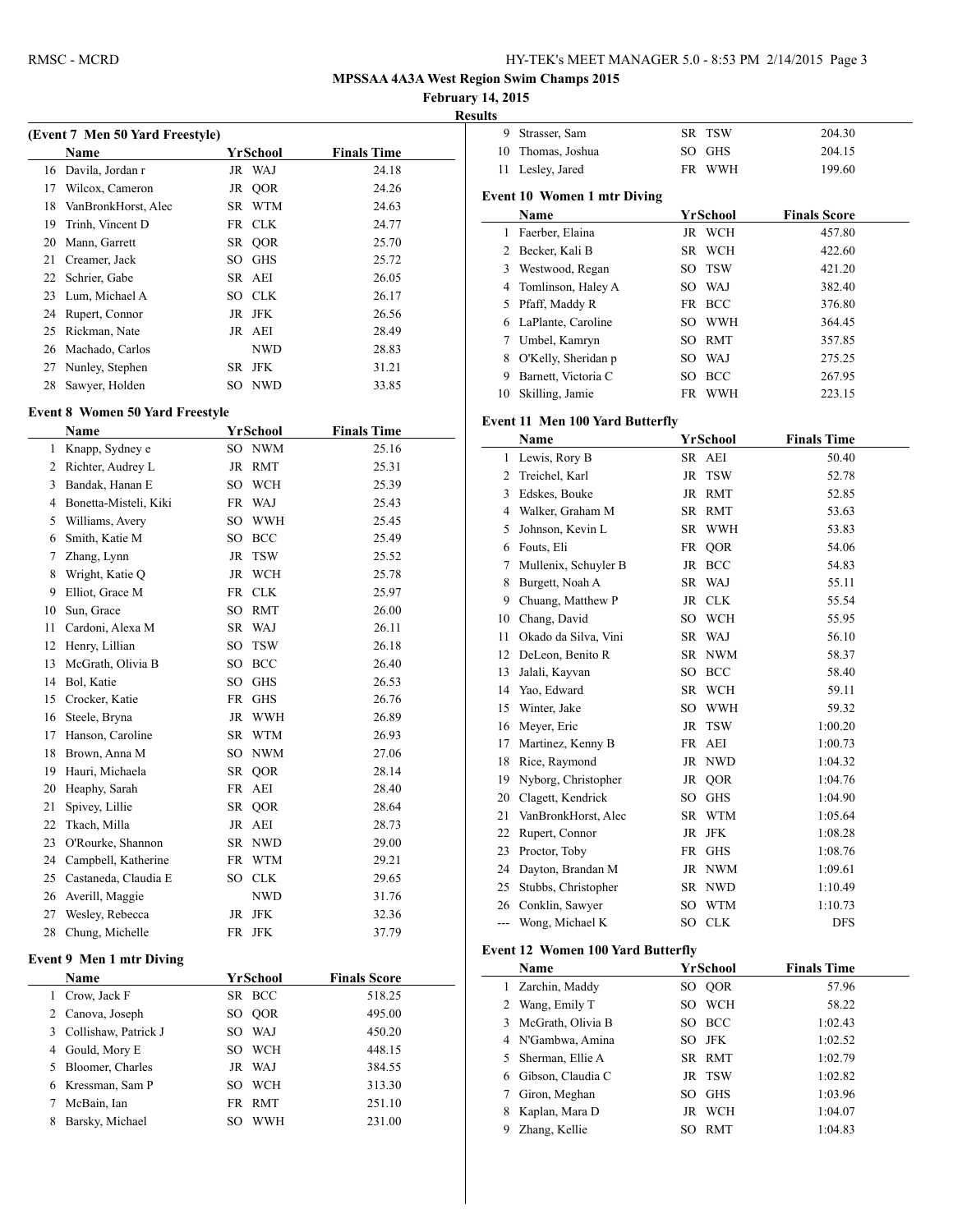**February 14, 2015**

 $\overline{\phantom{0}}$ 

 $\overline{\phantom{a}}$ 

|    | (Event 12 Women 100 Yard Butterfly) |     |            |                    |  |
|----|-------------------------------------|-----|------------|--------------------|--|
|    | <b>Name</b>                         |     | YrSchool   | <b>Finals Time</b> |  |
| 10 | Shapiro, Frankie                    |     | JR WWH     | 1:05.33            |  |
| 11 | Orosz, Dora                         |     | SR WAJ     | 1:06.58            |  |
| 12 | Stanback, Taylor                    | SO  | <b>GHS</b> | 1:06.91            |  |
| 13 | Harnood, Eliya                      |     | JR NWM     | 1:07.02            |  |
| 14 | Lopez, Nicole E                     |     | FR WAJ     | 1:07.06            |  |
| 15 | Tsarni, Naina                       | FR  | WTM        | 1:08.84            |  |
| 16 | Lee, Candice C                      |     | SO NWM     | 1:08.85            |  |
| 17 | Tkach, Milla                        | JR  | AEI        | 1:09.92            |  |
| 18 | Chulock, Meghan                     |     | SR QOR     | 1:11.73            |  |
| 19 | Henry, Lillian                      | SO. | <b>TSW</b> | 1:12.58            |  |
| 20 | Mayfield, Tess                      |     | FR AEI     | 1:17.74            |  |
| 21 | Anderson, Gabriela                  |     | FR NWD     | 1:19.01            |  |
|    | McKneely, Katelyn                   |     | SR JFK     | DQ                 |  |
|    | Ockenhouse, Sarah E                 | JR  | <b>BCC</b> | DO                 |  |
|    | Damskey, Katya                      | FR  | WWH        | <b>DFS</b>         |  |

# **Event 13 Men 100 Yard Freestyle**<br>Name **Washaal**

|                | Name                              |           | YrSchool        | <b>Finals Time</b> |
|----------------|-----------------------------------|-----------|-----------------|--------------------|
| 1              | Sullivan, Mike                    | SR        | <b>WWH</b>      | 48.29              |
| $\overline{c}$ | Kim, Abe D                        |           | SO WAJ          | 48.71              |
| $\overline{3}$ | Cu, Brandon                       |           | SO GHS          | 48.88              |
| 4              | Daza, Matt R                      |           | SR WAJ          | 49.09              |
| 5              | Suarez Touzon, Diego              |           | SO BCC          | 49.48              |
| 6              | Mackey, Colin D                   |           | SR WCH          | 49.78              |
| $*7$           | Jeang, John A                     |           | SR RMT          | 49.84              |
| $*7$           | Halem, Jacob D                    |           | SO CLK          | 49.84              |
| 9              | Wang, Peter                       |           | SR RMT          | 50.45              |
| 10             | Crane, Duncan R                   |           | FR BCC          | 51.10              |
| 11             | Einhorn, Zachary O                |           | SO WCH          | 52.29              |
| 12             | Yook, Daniel H                    |           | SR TSW          | 52.30              |
| 13             | Taswell, Ethan                    | <b>SR</b> | WWH             | 52.40              |
| 14             | Fogle, Christopher                |           | FR QOR          | 53.12              |
| 15             | Orban, Peter                      |           | JR WTM          | 53.16              |
| 16             | Tat, Kevin M                      |           | SO NWM          | 53.48              |
| 17             | Lu, Eric                          |           | FR TSW          | 54.18              |
| 18             | Trinh, Vincent D                  | FR        | <b>CLK</b>      | 54.27              |
| 19             | Campbell, Ross                    |           | SR WTM          | 56.91              |
| 20             | Dillon, EJ J                      |           | SR NWM          | 59.04              |
| 21             | Cruz, Dair                        |           | SR AEI          | 59.09              |
| 22             | Creamer, Jack                     |           | SO GHS          | 59.67              |
| 23             | McKneely, Casey                   | SO        | <b>JFK</b>      | 1:01.73            |
| 24             | Menendez, Evan                    | SO        | <b>JFK</b>      | 1:07.37            |
| 25             | Espinoza, Juan                    |           | NWD             | 1:10.16            |
| ---            | Wilcox, Cameron                   |           | JR QOR          | DQ                 |
| ---            | Bravo, William                    | SR        | <b>NWD</b>      | DFS                |
|                | Event 14 Women 100 Yard Freestyle |           |                 |                    |
|                | Name                              |           | <b>YrSchool</b> | <b>Finals Time</b> |
| 1              | Nugent, Celine E                  |           | SO WAJ          | 53.70              |
| 2              | Knapp, Sydney e                   | SO        | <b>NWM</b>      | 55.02              |
| 3              | Richter, Audrey L                 |           | JR RMT          | 55.26              |
| 4              | Bandak, Hanan E                   |           | SO WCH          | 55.28              |
| 5              | Williams, Avery                   |           | SO WWH          | 55.30              |
| 6              | Zhang, Lynn                       | JR        | <b>TSW</b>      | 55.31              |
| 7              | Song, Kelsy                       | JR        | RMT             | 56.22              |
|                |                                   |           |                 |                    |

| 8  | Valenti, Ellie M                         | SR | QOR                  | 56.87              |  |
|----|------------------------------------------|----|----------------------|--------------------|--|
| 9  | Danegger, Rachel E                       |    | FR BCC               | 57.35              |  |
| 10 | Wright, Katie Q                          |    | JR WCH               | 57.52              |  |
| 11 | Alvarado, Carly M                        |    | SR CLK               | 57.58              |  |
| 12 | Pincus, Alexis S                         |    | JR NWM               | 58.02              |  |
| 13 | Griffin, Hannah E                        |    | SR WAJ               | 58.42              |  |
| 14 | Martin, Bella A                          |    | SR BCC               | 58.51              |  |
| 15 | Crocker, Katie                           |    | FR GHS               | 58.73              |  |
| 16 | Steele, Bryna                            |    | JR WWH               | 58.95              |  |
| 17 | Sun, Sharon                              |    | SO TSW               | 59.11              |  |
| 18 | Greic, Alekx                             |    | SO QOR               | 59.67              |  |
| 19 | Hanson, Caroline                         |    | SR WTM               | 1:01.10            |  |
| 20 | Landry, Jacqueline                       |    | JR GHS               | 1:02.15            |  |
| 21 | Heaphy, Sarah                            |    | FR AEI               | 1:06.71            |  |
| 22 | Castaneda, Claudia E                     |    | SO CLK               | 1:06.76            |  |
| 23 | Armonda, Gabriella                       |    | SO NWD               | 1:07.11            |  |
| 24 | Allen, Mackenzie                         |    | SO WTM               | 1:07.20            |  |
| 25 | Bravo, Patricia                          | SO | JFK                  | 1:14.57            |  |
| 26 | Tam, Wileen                              | SR | <b>JFK</b>           | 1:21.28            |  |
| 27 | Carillo, Rihana                          |    | SO NWD               | 1:21.87            |  |
|    |                                          |    |                      |                    |  |
|    | Event 15 Men 500 Yard Freestyle          |    |                      |                    |  |
|    | Name                                     |    | YrSchool             | <b>Finals Time</b> |  |
| 1  | Li, Alex                                 | SO | <b>TSW</b>           | 4:57.80            |  |
| 2  | Demitz, Connor P                         |    | FR WAJ               | 4:59.29            |  |
| 3  | Wainer, Julian N                         |    | SR WAJ               | 5:00.50            |  |
| 4  | Fischer, Fielding S                      |    | SO BCC               | 5:00.53            |  |
|    |                                          |    | SO WCH               | 5:01.36            |  |
| 5  | Rothstein, Andy B                        |    |                      |                    |  |
| 6  | Su, Jeffrey                              |    | SO WWH               | 5:01.49            |  |
| 7  | Rose, Jack                               |    | FR RMT               | 5:04.14            |  |
| 8  | Fritz, Wyatt M                           |    | JR BCC               | 5:06.80            |  |
| 9  | Hall, Owen C                             |    | SO WCH               | 5:07.53            |  |
| 10 | Zhang, David L                           |    | JR RMT               | 5:07.84            |  |
| 11 | Steinwandel, Robert                      |    | SO QOR               | 5:12.65            |  |
| 12 | Frohman, Matthew                         |    | SO GHS               | 5:15.08            |  |
| 13 | Yune, Jonathan                           |    | FR TSW               | 5:25.83            |  |
| 14 | Levine, Max                              |    | FR WWH               | 5:26.58            |  |
| 15 | Chang, Sebastian                         |    | FR NWM               | 5:35.91            |  |
| 16 | Judge, Evan                              |    | FR QOR               | 6:00.21            |  |
|    | 17 Miller, Emerson                       |    | SO JFK               | 6:04.08            |  |
| 18 | Schrier, Gabe                            |    | SR AEI               | 6:11.63            |  |
| 19 | Fulton, Tom                              |    | SO AEI               | 6:21.49            |  |
| 20 | Newman, John P                           | SR | <b>NWM</b>           | 6:38.96            |  |
| 21 | Beasly, JJ                               | JR | <b>GHS</b>           | 6:44.15            |  |
| 22 | Wright, Nathan                           | SO | <b>WTM</b>           | 6:50.90            |  |
|    |                                          |    |                      |                    |  |
|    | <b>Event 16 Women 500 Yard Freestyle</b> |    |                      |                    |  |
| 1  | Name                                     |    | YrSchool             | <b>Finals Time</b> |  |
| 2  | Gu, Elaina                               |    | SR WCH               | 5:12.41            |  |
| 3  | Anderson, Gail F                         |    | JR AEI<br>SR WCH     | 5:13.17            |  |
| 4  | Pereles, Grace A                         |    |                      | 5:19.65            |  |
| 5  | Ellett, Katie c                          | FR | SO WAJ               | 5:22.37            |  |
| 6  | Redisch, Lena                            |    | <b>WWH</b>           | 5:24.19            |  |
| 7  | Ockenhouse, Sarah E                      |    | JR BCC               | 5:24.64<br>5:32.35 |  |
| 8  | Braviak, Caroline V<br>Zehner, Katie M   | SO | SR WAJ<br><b>BCC</b> | 5:36.61            |  |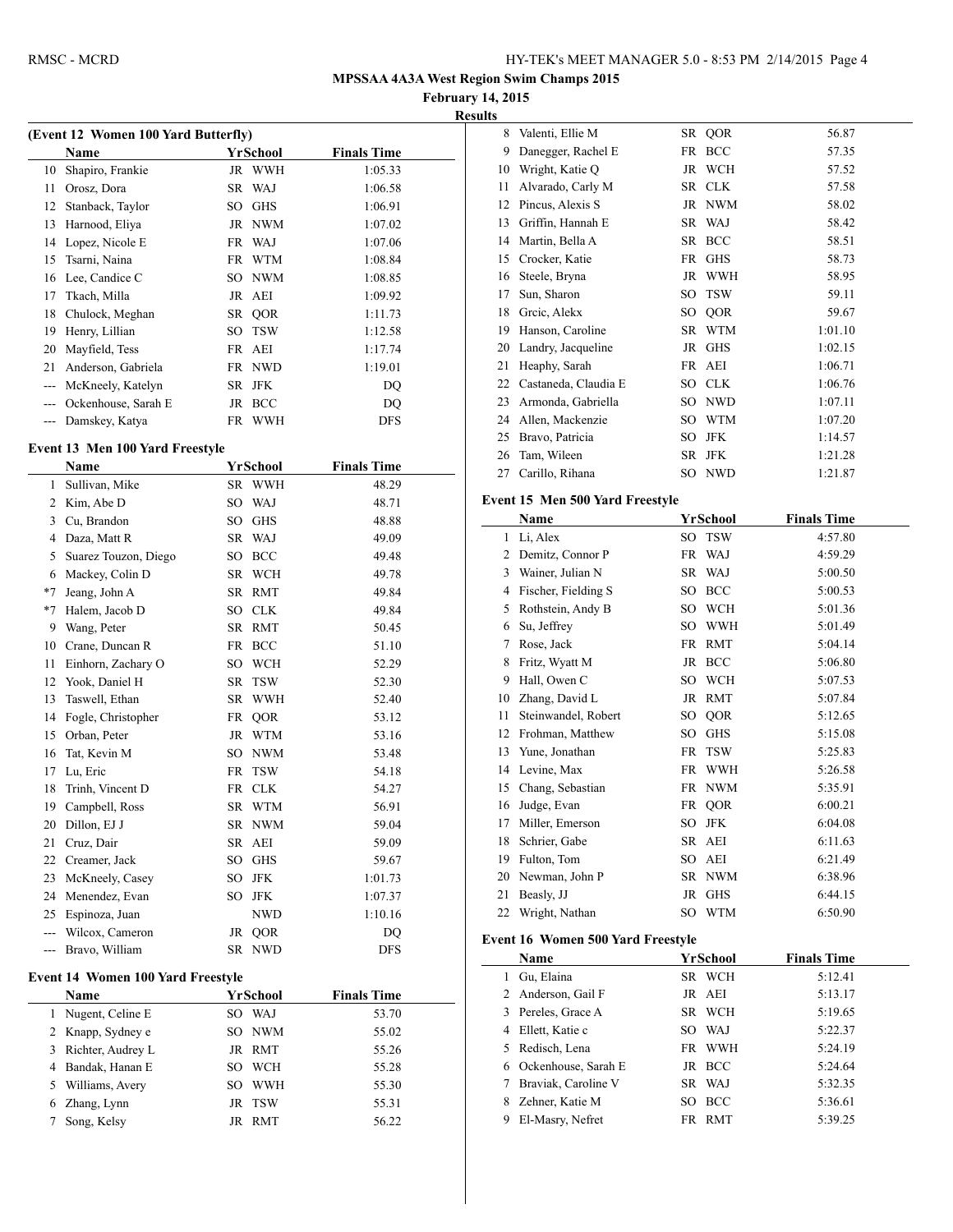**February 14, 2015**

| ۰.<br>۰<br>∼ |
|--------------|
|--------------|

| (Event 16 Women 500 Yard Freestyle) |                       |    |            |                    |  |
|-------------------------------------|-----------------------|----|------------|--------------------|--|
|                                     | Name                  |    | YrSchool   | <b>Finals Time</b> |  |
| 10                                  | Bischoff, Samantha H  |    | JR NWM     | 5:42.01            |  |
| 11                                  | Merkin, Jocelyn       | SO | <b>TSW</b> | 5:44.47            |  |
| 12                                  | Masi-Fleytas, Paula   | FR | WWH        | 5:55.34            |  |
| 13                                  | Weiss, Hannah         |    | JR TSW     | 6:03.14            |  |
| 14                                  | Wilson, Ellie l       |    | FR NWM     | 6:04.57            |  |
| 15                                  | O'Keefe, Caroline     |    | JR QOR     | 6:17.19            |  |
| 16                                  | Wolf, Erika           |    | JR WTM     | 6:20.27            |  |
| 17                                  | Dorotinsky, Lexi      |    | FR RMT     | 6:31.09            |  |
| 18                                  | Robinson, Sophie      |    | JR GHS     | 6:39.83            |  |
| 19                                  | McCaffrey, Lauren     |    | JR AEI     | 6:50.54            |  |
| 20                                  | Guillen, Rebeca I     |    | JR CLK     | 6:54.65            |  |
| 21                                  | Coulson, Katie        |    | SR QOR     | 7:02.92            |  |
| 22                                  | Koutsothodoros, Casey | SR | JFK        | 7:37.98            |  |
| 23                                  | Acuna, Kierstin       | SO | <b>GHS</b> | 7:41.78            |  |
| 24                                  | Kim, Stephanie J      | JR | <b>CLK</b> | 8:10.40            |  |
| 25                                  | Mongelos, Gabrielle   | FR | <b>JFK</b> | 8:15.59            |  |
| 26                                  | Yanovitch, Lily       |    | FR NWD     | 8:40.46            |  |

#### **Event 17 Men 200 Yard Freestyle Relay**

 $\overline{a}$ 

|              | Team                             | Relay              | <b>Finals Time</b>        |
|--------------|----------------------------------|--------------------|---------------------------|
| $\mathbf{1}$ | <b>WAJ</b>                       |                    | 1:30.13                   |
|              | 1) Kim, Abe D SO                 |                    | 2) Davila, Jordan r JR    |
|              | 3) Burgett, Noah A SR            |                    | 4) Daza, Matt R SR        |
| 2            | <b>BCC</b>                       |                    | 1:33.00                   |
|              | 1) Suarez Touzon, Diego SO       |                    | 2) Crane, Duncan R FR     |
|              | 3) Wratney, Nathan C FR          |                    | 4) Fritz, Wyatt M JR      |
| 3            | <b>WCH</b>                       |                    | 1:33.49                   |
|              | 1) Einhorn, Zachary O SO         |                    | 2) Yao, Edward SR         |
|              | 3) Zonghetti, Kyle M SR          |                    | 4) Mackey, Colin D SR     |
| 4            | <b>TSW</b>                       |                    | 1:34.07                   |
|              | 1) Treichel, Karl JR             |                    | 2) Matus, Jordan SO       |
|              | 3) Lazar, Jason SR               |                    | 4) Yook, Daniel H SR      |
| 5            | <b>GHS</b>                       |                    | 1:34.39                   |
|              | 1) Cu, Brandon SO                |                    | 2) Hedquist, Pat JR       |
|              | 3) Frohman, Matthew SO           |                    | 4) Creamer, Jack SO       |
| 6            | <b>WWH</b>                       |                    | 1:34.60                   |
|              | 1) Taswell, Ethan SR             |                    | 2) Pastoriza, Stephen SR  |
|              | 3) Winter, Jake SO               | 4) Su, Jeffrey SO  |                           |
| 7            | QOR                              |                    | 1:36.68                   |
|              | 1) Wilcox, Cameron JR            |                    | 2) Nyborg, Christopher JR |
|              | 3) Morin, Corey SR               | 4) Fouts, Eli FR   |                           |
| 8            | <b>WTM</b>                       |                    | 1:37.07                   |
|              | 1) Brophy, Lowell JR             |                    | 2) Young, Adam JR         |
|              | 3) VanBronkHorst, Alec SR        |                    | 4) Campbell, Ross SR      |
| 9            | <b>NWM</b>                       |                    | 1:39.68                   |
|              | 1) Tat, Kevin M SO               | 2) Dillon, EJ J SR |                           |
|              | 3) English, Pierce B JR          |                    | 4) DeLeon, Benito R SR    |
| 10           | AEI                              |                    | 1:44.07                   |
|              | 1) Martinez, Kenny B FR          |                    | 2) Rickman, Nate JR       |
|              | 3) Cruz, Dair SR                 |                    | 4) Schrier, Gabe SR       |
| 11           | <b>JFK</b>                       |                    | 1:44.26                   |
|              | 1) Bowrin, Thomas SR             |                    | 2) McKneely, Casey SO     |
|              | 3) Miller, Emerson SO            |                    | 4) Rupert, Connor JR      |
| 12           | <b>CLK</b>                       |                    | 1:45.62                   |
|              | 1) Kim, Ethan J FR               | 2) Le, Sean Q FR   |                           |
|              | 3) Sandi Espinoza, Federico X SO |                    | 4) Lum, Michael A SO      |

| NWD.                       | 1:59.69                   |
|----------------------------|---------------------------|
| 1) Espinoza, Juan          | 2) Friedman, Sam          |
| 3) Marchionini, Ethan FR   | 4) Machado, Carlos        |
| <b>RMT</b>                 | DO                        |
| 1) Afolabi-Brown, Kenny SO | 2) Jeang, John A SR       |
| 3) Wang, Peter SR          | 4) Afolabi-Brown, Greg SO |
|                            |                           |

#### **Event 18 Women 200 Yard Freestyle Relay**

|    | Team                        | Relay              | <b>Finals Time</b>         |
|----|-----------------------------|--------------------|----------------------------|
| 1  | <b>WCH</b>                  |                    | 1:41.59                    |
|    | 1) Bandak, Hanan E SO       |                    | 2) Asbury, Fiona A JR      |
|    | 3) Wright, Katie Q JR       | 4) Gu, Elaina SR   |                            |
| 2  | <b>TSW</b>                  |                    | 1:42.33                    |
|    | 1) Zhang, Lynn JR           |                    | 2) Gibson, Claudia C JR    |
|    | 3) Henry, Lillian SO        |                    | 4) Zhang, Emily SR         |
| 3  | WAJ                         |                    | 1:44.39                    |
|    | 1) Nugent, Celine E SO      |                    | 2) Piepol, Ashley M SO     |
|    | 3) Orosz, Dora SR           |                    | 4) Cardoni, Alexa M SR     |
| 4  | <b>BCC</b>                  |                    | 1:45.41                    |
|    | 1) Smith, Katie M SO        |                    | 2) McGrath, Olivia B SO    |
|    | 3) Zehner, Katie M SO       |                    | 4) Martin, Bella A SR      |
|    | 5 RMT                       |                    | 1:45.64                    |
|    | 1) Song, Kelsy JR           | 2) Sun, Grace SO   |                            |
|    | 3) Sherman, Ellie A SR      |                    | 4) Richter, Audrey L JR    |
|    | 6 GHS                       |                    | 1:47.10                    |
|    | 1) Crocker, Katie FR        | 2) Bol, Katie SO   |                            |
|    | 3) Landry, Jacqueline JR    |                    | 4) Giron, Meghan SO        |
|    | 7 WWH                       |                    | 1:47.12                    |
|    | 1) Shapiro, Frankie JR      |                    | 2) Steele, Bryna JR        |
|    | 3) Henninger, Justine SO    |                    | 4) Kline, Jessica SO       |
|    | 8 NWM                       |                    | 1:47.88                    |
|    | 1) Brown, Anna M SO         |                    | 2) Lee, Candice C SO       |
|    | 3) Pincus, Alexis S JR      |                    | 4) Harnood, Eliya JR       |
|    | 9 CLK                       |                    | 1:49.07                    |
|    | 1) Alvarado, Carly M SR     |                    | 2) Elliot, Grace M FR      |
|    | 3) Ziegler, Rachel M JR     |                    | 4) Castaneda, Claudia E SO |
|    | 10 QOR                      |                    | 1:52.99                    |
|    | 1) Greic, Alekx SO          |                    | 2) Hauri, Michaela SR      |
|    | 3) Murayama, Amanda FR      |                    | 4) Spivey, Lillie SR       |
| 11 | <b>WTM</b>                  |                    | 1:54.35                    |
|    | 1) Allen, Mackenzie SO      |                    | 2) Orban, Anona JR         |
|    | 3) Rodriguez, Elena SO      |                    | 4) Hanson, Caroline SR     |
| 12 | AEI                         |                    | 1:54.87                    |
|    | 1) Anderson, Gail F JR      | 2) Fulton, Kate JR |                            |
|    | 3) Tkach, Milla JR          |                    | 4) McCaffrey, Lauren JR    |
| 13 | <b>JFK</b>                  |                    | 2:08.83                    |
|    | 1) Wesley, Rebecca JR       |                    | 2) McKneely, Katelyn SR    |
|    | 3) Koutsothodoros, Casey SR |                    | 4) N'Gambwa, Amina SO      |
|    | 14 NWD                      |                    | 2:19.77                    |
|    | 1) Yanovitch, Lily FR       |                    | 2) Carillo, Rihana SO      |
|    | 3) Baughan, Lauren SR       | 4) Averill, Maggie |                            |
|    |                             |                    |                            |

## **Event 19 Men 100 Yard Backstroke**

|    | <b>Name</b>          | YrSchool | <b>Finals Time</b> |
|----|----------------------|----------|--------------------|
|    | Horikawa, Nozomi F   | JR WAJ   | 54.41              |
|    | 2 Nguyen, Matt       | SO RMT   | 54.45              |
|    | 3 Jeang, John A      | SR RMT   | 55.05              |
|    | 4 Hedquist, Pat      | JR GHS   | 55.28              |
| 5. | Wijesekera, Sanjay N | FR WCH   | 56.21              |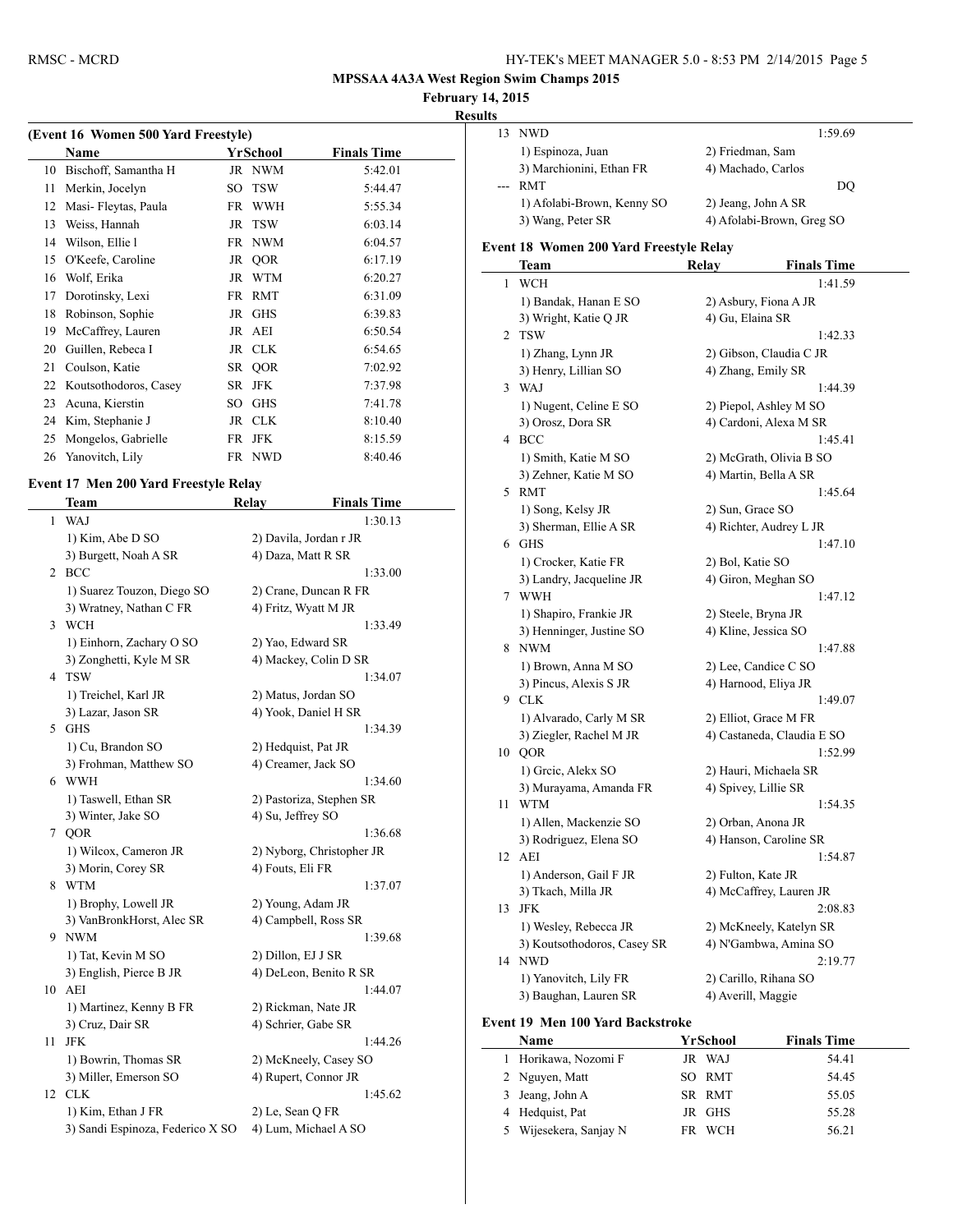$\overline{a}$ 

**February 14, 2015**

**Results**

| (Event 19 Men 100 Yard Backstroke) |                                           |    |                                    |                    |  |
|------------------------------------|-------------------------------------------|----|------------------------------------|--------------------|--|
|                                    | Name                                      |    | YrSchool                           | <b>Finals Time</b> |  |
|                                    | 6 Chen, Daniel                            |    | SO TSW                             | 56.58              |  |
|                                    | 7 Orban, Peter                            |    | JR WTM                             | 56.93              |  |
| 8                                  | Adelman, Mac P                            |    | SO NWM                             | 58.00              |  |
|                                    | 9 VanWagener, Tyler H                     |    | SO WAJ                             | 58.18              |  |
|                                    | 10 Hedlund, Justin D                      |    | SR BCC                             | 58.36              |  |
| 11                                 | Brophy, Lowell                            |    | JR WTM                             | 58.67              |  |
| 12                                 | Durbin, Taylor J                          |    | SR BCC                             | 58.98              |  |
| 13                                 | Chuang, Matthew P                         |    | JR CLK                             | 59.21              |  |
|                                    | 14 Hall, Owen C                           |    | SO WCH                             | 1:00.73            |  |
| 15                                 | Qin, Jeffrey                              |    | FR TSW                             | 1:01.02            |  |
| 16                                 | Martinez, Kenny B                         |    | FR AEI                             | 1:01.49            |  |
|                                    | 17 Coyne, Jackson D                       |    | SR AEI                             | 1:02.10            |  |
| 18                                 | McFadden, Jason                           |    | FR QOR                             | 1:03.58            |  |
|                                    | 19 Chang, Sebastian                       |    | FR NWM                             | 1:03.96            |  |
|                                    | 20 Sandbloom, Walter                      |    | SO WWH                             | 1:05.77            |  |
| 21                                 | Seltzer, Adam                             |    | JR WWH                             | 1:06.54            |  |
| 22                                 | Bowrin, Thomas                            |    | SR JFK                             | 1:10.74            |  |
| 23                                 | Landry, Mathieu                           |    | FR GHS                             | 1:11.97            |  |
|                                    | 24 Gunnison, Ryan                         |    | SO NWD                             | 1:18.31            |  |
| 25                                 | Marchionini, Ethan                        |    | FR NWD                             | 1:30.06            |  |
|                                    | 26 Mohamed, Yunus                         |    | SO JFK                             | 2:25.44            |  |
|                                    | --- Wong, Michael K                       |    | SO CLK                             | DFS                |  |
|                                    |                                           |    |                                    |                    |  |
|                                    | <b>Event 20 Women 100 Yard Backstroke</b> |    |                                    |                    |  |
|                                    | Name                                      |    | <b>YrSchool</b>                    | <b>Finals Time</b> |  |
| 1                                  | Lindsey, Hannah M                         |    | JR WCH                             | 57.37              |  |
| $\overline{2}$                     | Wang, Emily T                             |    | SO WCH                             | 59.90              |  |
| 3                                  | Alvarado, Carly M                         |    | SR CLK                             | 1:00.37            |  |
|                                    | 4 Bonetta-Misteli, Kiki                   |    | FR WAJ                             | 1:00.53            |  |
| 5                                  | Sun, Grace                                |    | SO RMT                             | 1:01.37            |  |
|                                    | 6 Rhodes, Caroline                        |    | SO WWH                             | 1:01.47            |  |
| 7                                  | Smith, Katie M                            |    | SO BCC                             | 1:02.17            |  |
| 8                                  | Elliot, Grace M                           |    | FR CLK                             | 1:03.72            |  |
| 9                                  | Kent, Helen M                             |    | JR RMT                             | 1:04.59            |  |
| 10                                 | McGuire-Wien, Elly V                      |    | JR BCC                             | 1:05.30            |  |
| 11                                 | Griffin, Hannah E                         |    | SR WAJ                             | 1:05.31            |  |
| 12                                 | Boyer, Francesca                          |    | FR WWH                             | 1:05.49            |  |
| 13                                 | Gibson, Claudia C                         | JR | TSW                                | 1:05.62            |  |
| 14                                 | Brown, Anna M                             | SO | NWM                                | 1:05.78            |  |
| 15                                 | Harnood, Eliya                            | JR | <b>NWM</b><br>$\operatorname{TSW}$ | 1:07.28            |  |
| 16                                 | Castaneda, Samantha                       | JR |                                    | 1:07.76            |  |
| 17                                 | Heath, Lindsey                            |    | FR QOR                             | 1:08.38            |  |
| 18                                 | Greic, Alekx                              |    | SO QOR                             | 1:08.70            |  |
| 19<br>20                           | Lattner, Alexandra<br>Jamero, Samantha A  | FR | GHS<br>SO AEI                      | 1:09.06            |  |
|                                    |                                           |    |                                    | 1:13.65<br>1:19.41 |  |
| 21<br>22                           | Leffler, Johanna<br>Orban, Anona          | SO | AEI                                |                    |  |
| 23                                 | Garrison, Amber                           | SO | JR WTM<br><b>JFK</b>               | 1:20.14<br>1:23.29 |  |
|                                    |                                           |    |                                    |                    |  |
| 24<br>25                           | Velasquez, Dianne<br>Bravo, Patricia      |    | SO GHS                             | 1:23.95            |  |
| 26                                 |                                           | SO | JFK<br>SR NWD                      | 1:25.49            |  |
| 27                                 | Baughan, Lauren<br>Ramos, Angelique       |    | SO WTM                             | 1:28.44<br>1:29.62 |  |
| 28                                 | Carillo, Rihana                           | SO | <b>NWD</b>                         | 1:55.74            |  |
|                                    |                                           |    |                                    |                    |  |

| Event 21 Men 100 Yard Breaststroke |                                      |                 |            |                    |  |  |  |
|------------------------------------|--------------------------------------|-----------------|------------|--------------------|--|--|--|
|                                    | Name                                 |                 | YrSchool   | <b>Finals Time</b> |  |  |  |
| $\mathbf{1}$                       | Zucker, Coby S                       |                 | SR WAJ     | 59.37              |  |  |  |
| 2                                  | Fouts, Eli                           | FR              | QOR        | 59.47              |  |  |  |
| 3                                  | Vissering, Alex                      | JR              | <b>WWH</b> | 1:00.98            |  |  |  |
| $\overline{4}$                     | Afolabi-Brown, Kenny                 | SO <sub>1</sub> | <b>RMT</b> | 1:01.04            |  |  |  |
| 5                                  | Pastoriza, Stephen                   | SR              | WWH        | 1:01.50            |  |  |  |
| 6                                  | Wang, Peter                          |                 | SR RMT     | 1:02.06            |  |  |  |
| 7                                  | Fitzwilliam, Nick S                  | SO.             | <b>NWM</b> | 1:02.43            |  |  |  |
| 8                                  | Burgett, Noah A                      | SR              | WAJ        | 1:02.72            |  |  |  |
| 9                                  | Garvey, Noah J                       | FR              | <b>NWM</b> | 1:02.92            |  |  |  |
| 10                                 | Oian, Robert J                       |                 | SO CLK     | 1:02.97            |  |  |  |
| 11                                 | Jalali, Kayvan                       |                 | SO BCC     | 1:05.08            |  |  |  |
| 12                                 | Frohman, Matthew                     | SO.             | <b>GHS</b> | 1:05.65            |  |  |  |
| 13                                 | Chung, Jeremy                        | SR              | <b>TSW</b> | 1:05.88            |  |  |  |
| 14                                 | Youssefiani, Dariush R               | JR              | <b>WCH</b> | 1:05.92            |  |  |  |
| 15                                 | Yao, Edward                          | SR.             | <b>WCH</b> | 1:06.88            |  |  |  |
| 16                                 | Arias, Paulo T                       |                 | SR BCC     | 1:07.57            |  |  |  |
| 17                                 | Liu, Kyle                            | JR              | <b>TSW</b> | 1:07.85            |  |  |  |
| 18                                 | Gonzalez, Gus J                      | JR              | AEI        | 1:09.92            |  |  |  |
| 19                                 | Thoms, Justin                        | FR              | <b>GHS</b> | 1:11.36            |  |  |  |
| 20                                 | Morin, Corey                         | SR              | QOR        | 1:11.50            |  |  |  |
| 21                                 | Lum, Michael A                       | SO              | <b>CLK</b> | 1:14.32            |  |  |  |
| 22                                 | Cruz, Dair                           | SR              | AEI        | 1:15.08            |  |  |  |
| 23                                 | Soghomonian, Chase                   |                 | FR WTM     | 1:15.67            |  |  |  |
| 24                                 | Miller, Winston                      | SR              | <b>JFK</b> | 1:17.74            |  |  |  |
| 25                                 | McKneely, Casey                      | SO              | <b>JFK</b> | 1:18.13            |  |  |  |
| 26                                 | Friedman, Sam                        |                 | <b>NWD</b> | 1:22.83            |  |  |  |
| 27                                 | Gunnison, Ryan                       | SO.             | <b>NWD</b> | 1:28.39            |  |  |  |
| ---                                | Wright, Nathan                       |                 | SO WTM     | DQ                 |  |  |  |
|                                    |                                      |                 |            |                    |  |  |  |
|                                    | Event 22 Women 100 Yard Breaststroke |                 |            |                    |  |  |  |

## **Name YrSchool Finals Time** 1 Yegher, Jaycee M SO NWM 1:08.16 Zhang, Emily SR TSW 1:08.68 3 Gribble, Dylan R SO NWM 1:09.03 4 Piepol, Ashley M SO WAJ 1:10.21 5 Wolfson, Margaret J SO WAJ 1:10.90 Holm, Alli SR WWH 1:11.88 7 Asbury, Fiona A JR WCH 1:11.97 8 Zhang, Kellie SO RMT 1:12.52 9 Valenti, Ellie M SR QOR 1:12.57 10 Danegger, Rachel E FR BCC 1:13.16 11 Gelbaugh, Elizabeth R SR WCH 1:14.15 12 Karson, Caroline H FR BCC 1:14.57 13 Rosen, Joelle SO WWH 1:16.46 Chang, Jasmine JR TSW 1:17.49 Murayama, Amanda FR QOR 1:17.82 Liu, Maddie SO RMT 1:19.33 Fulton, Kate JR AEI 1:20.89 18 Ziegler, Rachel M JR CLK 1:21.31 19 Landry, Jacqueline JR GHS 1:22.56 Johnson, Rachel FR GHS 1:26.20 Rishell, Caitlyn JR WTM 1:26.35 Poggy, Gabi JR WTM 1:27.67 23 Wesley, Rebecca JR JFK 1:28.35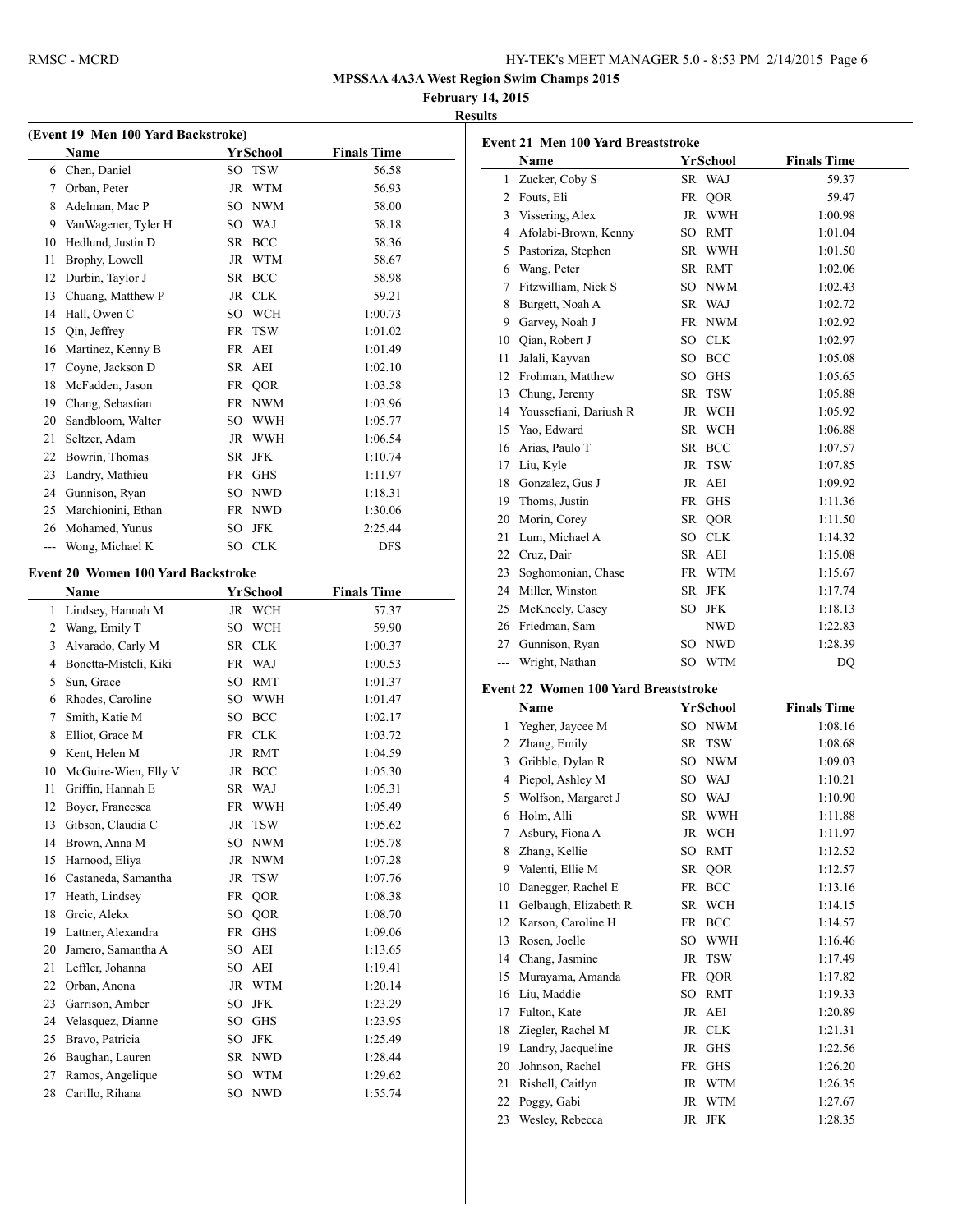**February 14, 2015 Results**

|    | Name                                           | YrSchool            | <b>Finals Time</b>                           |
|----|------------------------------------------------|---------------------|----------------------------------------------|
| 24 | Baughan, Lauren                                | SR NWD              | 1:40.84                                      |
| 25 | Tam, Wileen                                    | SR JFK              | 1:47.55                                      |
|    | Event 23 Men 400 Yard Freestyle Relay          |                     |                                              |
|    | Team                                           | Relay               | <b>Finals Time</b>                           |
| 1  | <b>WWH</b>                                     |                     | 3:16.99                                      |
|    | 1) Sullivan, Mike SR                           |                     | 2) Johnson, Kevin L SR                       |
|    | 3) Vissering, Alex JR                          | 4) Su, Jeffrey SO   |                                              |
|    | 2 WAJ                                          |                     | 3:17.92                                      |
|    | 1) Kim, Abe D SO                               | 2) Daza, Matt R SR  |                                              |
|    | 3) VanWagener, Tyler H SO                      |                     | 4) Burgett, Noah A SR                        |
|    | 3 RMT                                          |                     | 3:19.54                                      |
|    | 1) Jeang, John A SR                            | 2) Edskes, Bouke JR |                                              |
|    | 3) Afolabi-Brown, Greg SO                      |                     | 4) Walker, Graham M SR                       |
|    | 4 WCH                                          |                     | 3:23.95                                      |
|    | 1) Wijesekera, Sanjay N FR                     |                     | 2) Rothstein, Andy B SO                      |
|    | 3) Einhorn, Zachary O SO                       |                     | 4) Mackey, Colin D SR                        |
|    | 5 BCC                                          |                     | 3:25.49                                      |
|    | 1) Suarez Touzon, Diego SO                     |                     | 2) Crane, Duncan R FR                        |
|    | 3) Fritz, Wyatt M JR                           |                     | 4) Durbin, Taylor J SR                       |
|    | 6 NWM                                          |                     | 3:27.56                                      |
|    | 1) Adelman, Mac P SO                           |                     | 2) DeLeon, Benito R SR                       |
|    | 3) Fitzwilliam, Nick S SO                      |                     | 4) Garvey, Noah J FR                         |
|    | 7 CLK                                          |                     | 3:30.10                                      |
|    | 1) Wong, Michael K SO                          |                     | 2) Chuang, Matthew P JR                      |
|    | 3) Qian, Robert J SO                           |                     | 4) Halem, Jacob D SO                         |
|    | 8 AEI                                          |                     | 3:30.58                                      |
|    | 1) Gonzalez, Gus J JR                          |                     | 2) Coyne, Jackson D SR                       |
|    | 3) Martinez, Kenny B FR                        | 4) Lewis, Rory B SR |                                              |
| 9. | <b>TSW</b>                                     |                     | 3:31.71                                      |
|    | 1) Lu, Eric FR                                 | 2) Matus, Jordan SO |                                              |
|    | 3) Yune, Jonathan FR                           | 4) Chen, Daniel SO  |                                              |
| 10 | QOR                                            |                     | 3:35.12                                      |
|    | 1) Fogle, Christopher FR                       |                     | 2) Steinwandel, Robert SO                    |
|    | 3) Loane, Alex SO                              |                     | 4) McFadden, Jason FR                        |
| 11 | <b>WTM</b>                                     |                     | 3:37.95                                      |
|    | 1) Orban, Peter JR                             |                     | 2) Michael, Nahom JR                         |
|    | 3) Campbell, Ross SR                           |                     | 4) Brophy, Lowell JR                         |
|    | 12 GHS                                         |                     | 3:59.85                                      |
|    | 1) Landry, Mathieu FR                          |                     | 2) Williams, Drew JR                         |
|    | 3) Moy, Connor JR<br><b>JFK</b>                |                     | 4) Clagett, Kendrick SO                      |
| 13 |                                                |                     | 4:13.45                                      |
|    | 1) McKneely, Casey SO<br>3) Miller, Winston SR |                     | 2) Menendez, Evan SO<br>4) Bowrin, Thomas SR |
|    | 14 NWD                                         |                     | 4:16.88                                      |
|    | 1) Gunnison, Ryan SO                           |                     | 2) Stubbs, Christopher SR                    |
|    | 3) Espinoza, Juan                              |                     | 4) Rice, Raymond JR                          |
|    |                                                |                     |                                              |

#### **Event 24 Women 400 Yard Freestyle Relay**

| Team                    | Relay | <b>Finals Time</b>    |
|-------------------------|-------|-----------------------|
| <b>WCH</b>              |       | 3:38.08               |
| 1) Wang, Emily T SO     |       | 2) Bandak, Hanan E SO |
| 3) Lindsey, Hannah M JR |       | 4) Gu, Elaina SR      |
| NWM                     |       | 3:44.60               |
| 1) Yegher, Jaycee M SO  |       | 2) Lee, Candice C SO  |
| 3) Gribble, Dylan R SO  |       | 4) Knapp, Sydney e SO |
|                         |       |                       |

| 3  | <b>TSW</b>               | 3:46.32                     |
|----|--------------------------|-----------------------------|
|    | 1) Zhang, Emily SR       | 2) Gibson, Claudia C JR     |
|    | 3) Sun, Sharon SO        | 4) Zhang, Lynn JR           |
| 4  | <b>RMT</b>               | 3:49.43                     |
|    | 1) Song, Kelsy JR        | 2) Sun, Grace SO            |
|    | 3) Sherman, Ellie A SR   | 4) Richter, Audrey L JR     |
| 5  | <b>WWH</b>               | 3:49.58                     |
|    | 1) Rhodes, Caroline SO   | 2) Boyer, Francesca FR      |
|    | 3) Redisch, Lena FR      | 4) Williams, Avery SO       |
| 6  | <b>WAJ</b>               | 3:50.65                     |
|    | 1) Ellett, Katie c SO    | 2) Bonetta-Misteli, Kiki FR |
|    | 3) Griffin, Hannah E SR  | 4) Braviak, Caroline V SR   |
| 7  | <b>BCC</b>               | 3:51.84                     |
|    | 1) Martin, Bella A SR    | 2) Danegger, Rachel E FR    |
|    | 3) Berger, Alex R JR     | 4) Karson, Caroline H FR    |
| 8  | QOR                      | 3:59.84                     |
|    | 1) Valenti, Ellie M SR   | 2) Chulock, Meghan SR       |
|    | 3) Greic, Alekx SO       | 4) Zarchin, Maddy SO        |
| 9  | <b>GHS</b>               | 4:10.46                     |
|    | 1) Crocker, Katie FR     | 2) Lattner, Alexandra FR    |
|    | 3) Landry, Jacqueline JR | 4) Stanback, Taylor SO      |
| 10 | AEI                      | 4:11.32                     |
|    | 1) Heaphy, Sarah FR      | 2) Jamero, Samantha A SO    |
|    | 3) Tkach, Milla JR       | 4) Anderson, Gail F JR      |
| 11 | <b>WTM</b>               | 4:20.40                     |
|    | 1) Allen, Mackenzie SO   | 2) Campbell, Katherine FR   |
|    | 3) Wolf, Erika JR        | 4) Tsarni, Naina FR         |
| 12 | <b>NWD</b>               | 4:34.90                     |
|    | 1) O'Rourke, Shannon SR  | 2) Anderson, Gabriela FR    |
|    | 3) Averill, Maggie       | 4) Armonda, Gabriella SO    |
| 13 | <b>CLK</b>               | 4:54.29                     |
|    | 1) Guillen, Rebeca I JR  | 2) Kim, Stephanie J JR      |
|    | 3) Le, Brittany N SO     | 4) Mooneyhan, Zoe K FR      |
| 14 | <b>JFK</b>               | 5:17.41                     |
|    | 1) McKneely, Katelyn SR  | 2) Tam, Wileen SR           |
|    | 3) Bravo, Patricia SO    | 4) Garrison, Amber SO       |
|    |                          |                             |

#### **Scores - Women**

 $\overline{\phantom{0}}$ 

|     | Women - Team Rankings - Through Event 24 |     |
|-----|------------------------------------------|-----|
|     | 1. Winston Churchill High School         | 354 |
| 2.  | Walter Johnson High School               | 262 |
| 3.  | Northwest High School                    | 234 |
| 4.  | Richard Montgomery High School           | 221 |
| 5.  | Walt Whitman High School                 | 199 |
| 5.  | Bethesda - CC                            | 199 |
| 7.  | Wootton High School                      | 187 |
| 8.  | Quince Orchard High School               | 126 |
| 9.  | Gaithersburg High School                 | 104 |
| 10. | Clarksburg High School                   | 90  |
| 11. | Einstein High School                     | 64  |
| 12. | Kennedy High School                      | 50  |
| 13. | Watkins Mill High School                 | 40  |
|     | 14. Northwood High School                | 22  |
|     |                                          |     |

#### **Scores - Men**

Men - Team Rankings - Through Event 24